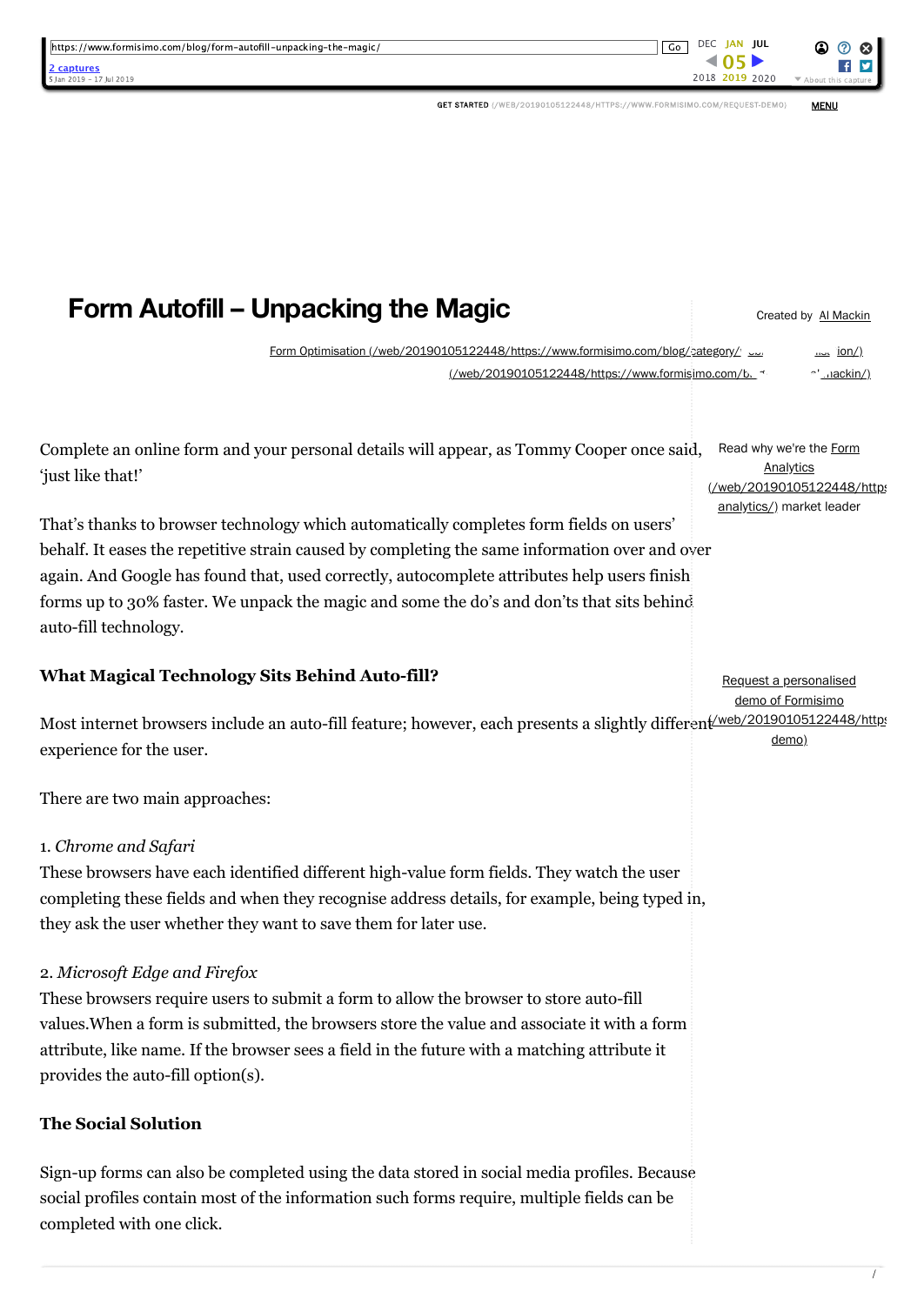| https://www.formisimo.com/blog/form-autofill-unpacking-the-magic/ | DEC JAN JUL<br>Go | $\mathbf{\odot} \odot \mathbf{\odot}$ |
|-------------------------------------------------------------------|-------------------|---------------------------------------|
| 2 captures<br>5 Jan 2019 - 17 Jul 2019                            | 2018 2019 2020    | ▼ About this capture                  |

This can also reduce the number of fields users need to fill in which is good for form conversion rates. Research from web tech business Imaginary Landscape found that forms containing just four fields delivered 160% more conversions

[\(https://web.archive.org/web/20190105122448/https://www.imagescape.com/media/filer\\_public/06/94/0694c7f4-](https://web.archive.org/web/20190105122448/https://www.imagescape.com/media/filer_public/06/94/0694c7f4-8914-4598-8871-b857fbc12737/form_case_study.pdf) 8914-4598-8871-b857fbc12737/form\_case\_study.pdf).

## **Particularly Good for Mobile Users**

People hate filling out forms on mobile devices. Clicking through multiple pages, pinching screens to fit forms in and trying to find validation errors that pop up off screen. These are all issues that make mobile users quickly abandon forms. Use one-click field completion to reduce user effort and your form will be more likely to convert.

### **Additional Data Capture**

Social profile auto-complete can also deliver additional information, like education, work history and twitter handle, you wouldn't have otherwise secured.

This can be achieved without social profile data capture. Some organisations complete the majority of fields with data stored from previous visits, but when the visitor returns they pose additional questions to generate further insight. HubSpot is particularly good at this.

### **How Does Data Appear to Users?**

There are many different ways to present the stored auto-fill data in your form. In some instances, fields are already complete. In other cases, the user needs to prompt the auto-fill function. This usually takes place as the user types the first letter or digit at which point the auto-fill kicks in. In some instances, this is on a field-by-field basis, while other forms only require a single click to select the data for all fields.

Sometimes, users are provided with a drop-down menu as they hover over a field; it can provide single or multiple options to choose from.

### Source: Matcon IBC

[\(https://web.archive.org/web/20190105122448/https://www.matconibc.com/\)](https://web.archive.org/web/20190105122448/https://www.matconibc.com/)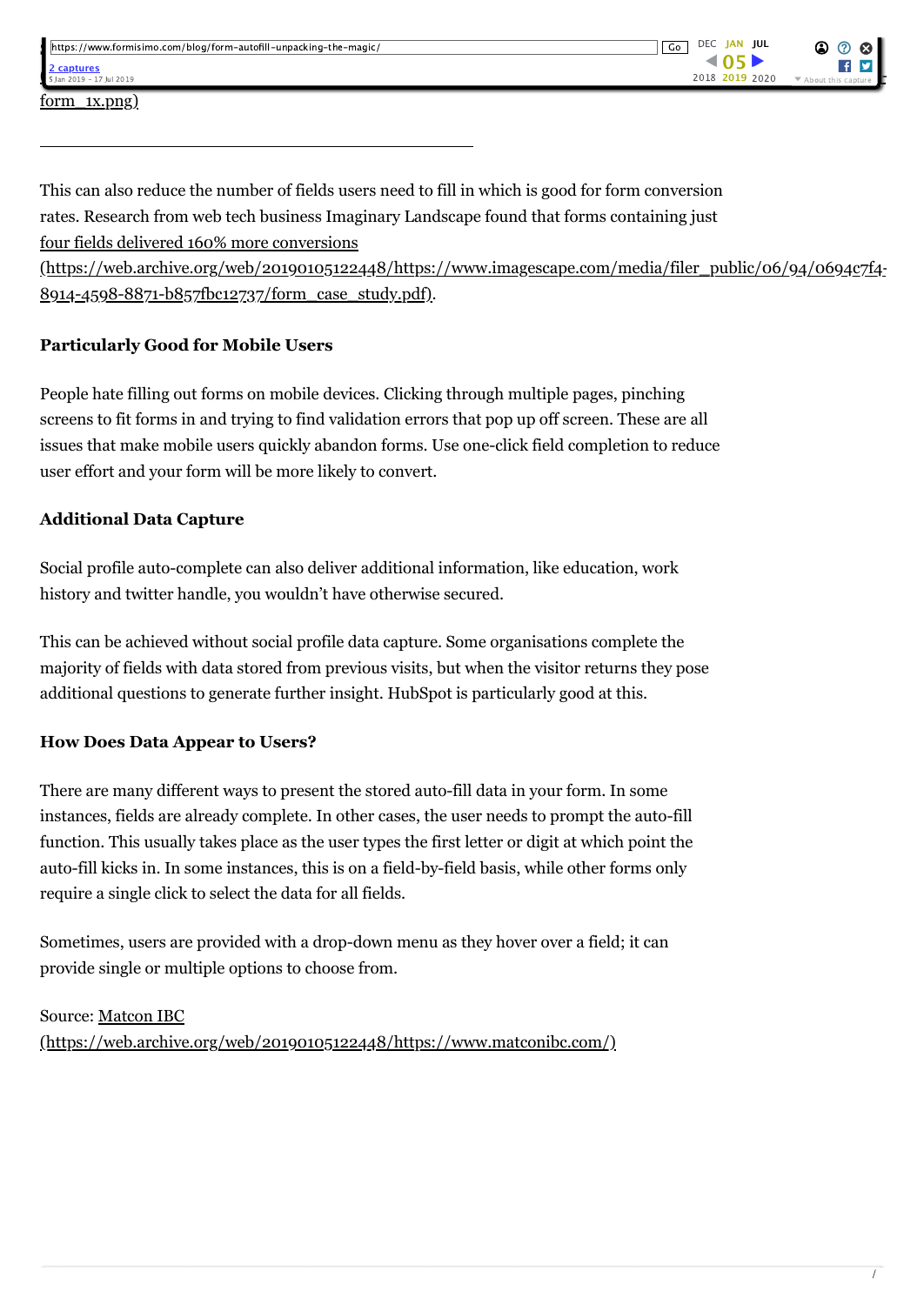|                                        | https://www.formisimo.com/blog/form-autofill-unpacking-the-magic/ |  | DEC JAN JUL<br>$\overline{G}$ |
|----------------------------------------|-------------------------------------------------------------------|--|-------------------------------|
| 2 captures<br>5 Jan 2019 - 17 Jul 2019 |                                                                   |  | 405<br>2018 2019 2020         |
| your aocument                          |                                                                   |  |                               |
|                                        |                                                                   |  |                               |
|                                        | Once you click 'download' below you                               |  |                               |
|                                        | will be redirected to page where you                              |  |                               |
|                                        | can save the .pdf document to your                                |  |                               |
| PC.                                    |                                                                   |  |                               |
|                                        |                                                                   |  |                               |
|                                        |                                                                   |  |                               |
|                                        |                                                                   |  |                               |
| <b>Becky</b>                           |                                                                   |  |                               |
| <b>Becky</b>                           | Becky Hewson                                                      |  |                               |
| <b>Becky</b>                           | Ms                                                                |  |                               |
| Rebecca                                | Rebecca Hewson                                                    |  |                               |
| Chrome Autofill settings               |                                                                   |  |                               |
| FIELD.                                 |                                                                   |  |                               |
|                                        |                                                                   |  |                               |
| Position (please select)               | △<br>Ŵ                                                            |  |                               |
|                                        |                                                                   |  |                               |
|                                        |                                                                   |  |                               |
| becky@cowslifeleather.co.uk            |                                                                   |  |                               |
|                                        |                                                                   |  |                               |
|                                        |                                                                   |  |                               |

In this instance, the user has a shorter version of their first name to choose from.

### **Pre-Filled Field Types**

#### *Personal Details*

Auto-filled fields are many and varied. The most common are personal details that are unlikely to change frequently (or at all) like name, address, email, phone number, date of birth.

Some data provides indicators to likely answers for other questions later in the form. Take title. If an individual says they are a 'Mr.', you can code your form to complete the 'male' gender field. Another click saved.

Auto-filled personal details are useful for shipping online purchases at which point payment details are likely to be remembered making checkout seamless.

#### *Credit Card Data*

With sensitive information, like card details, users are often specifically asked if they want the system to remember them. Amazon is a prime example of how this autocomplete service can interlink with other online technology to make one-click purchasing a common occurrence.

Another trick that saves users a click is to lookup the first four digits of a credit card to identify and auto-fill its type (Visa, Mastercard, American Express etc.)

#### *Passwords*

Although only a very short 'form', logging in to platforms is a recurring pain in the fingers. The impossibility of remembering all those usernames and passwords makes autocomplete a godsend.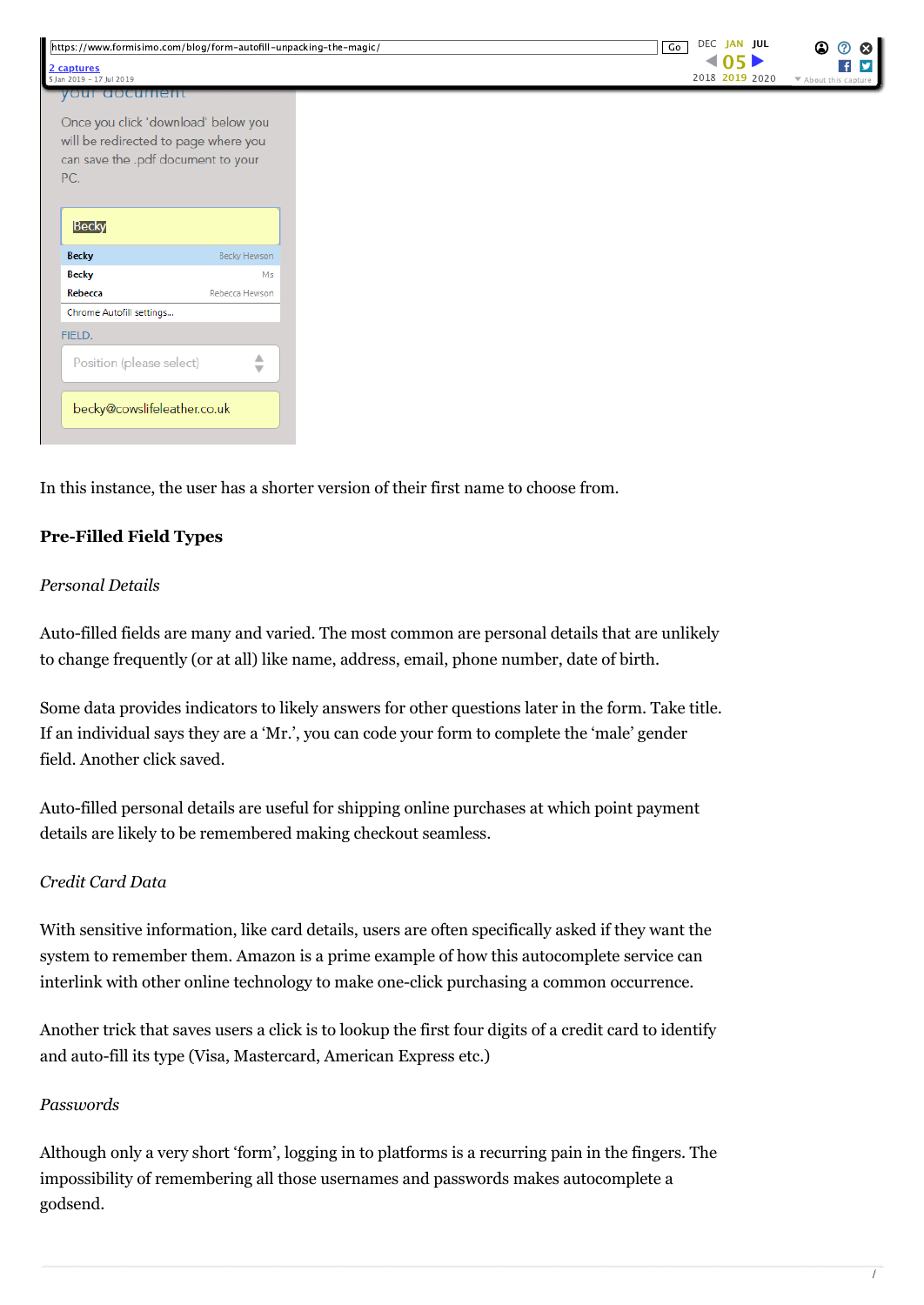autocomplete to 'on' overriding HTML coding

[\(https://web.archive.org/web/20190105122448/https://hi.service-now.com/kb\\_view.do?](https://web.archive.org/web/20190105122448/https://hi.service-now.com/kb_view.do?sysparm_article=KB0563953) sysparm\_article=KB0563953) that requests certain fields are not completed in this way.

While auto-fill passwords make access quick and easy, it does carry serious security risks; if someone bypasses your computer's security, they can access multiple accounts. Which would make typing in your password seem less of a hassle.

### **The Dark Side of Auto-fill**

Auto-fill on forms can go wrong. Bugs sometimes creep in so the wrong field option data is presented; asking people to select form a list of emails when they really want to add in a street address is annoying.

For developers, regularly filling out forms with test data means auto-fill can get in the way. Which is why it's often the last thing to be tested or, in some cases, is not checked at all. But testing is important; as our case study shows

[\(/web/20190105122448/https://www.formisimo.com/blog/the-pros-and-cons-of-autofill-in](https://web.archive.org/web/20190105122448/https://www.formisimo.com/blog/the-pros-and-cons-of-autofill-in-webforms/#1)webforms/#1), broken auto-fill increases drop-off rates.

The efficiency that auto-fill can bring is unquestionable. But correctly implementing privacy settings and background storage is critical. Get it wrong and assume people want their personal details stored and some users might find it an invasion of privacy or a little creepy. Get it right and you're well on your way to quicker, simpler form completion and more conversions.

# **Related posts:**

- 1. Prompting People Saves Time and Improves Form Experience [\(https://web.archive.org/web/20190105122448/https://www.formisimo.com/blog/prompting](https://web.archive.org/web/20190105122448/https://www.formisimo.com/blog/prompting-people-saves-time-and-improves-form-experience/)people-saves-time-and-improves-form-experience/)
- 2. How to Get Your Form a Dream Date (Field) [\(https://web.archive.org/web/20190105122448/https://www.formisimo.com/blog/how-to](https://web.archive.org/web/20190105122448/https://www.formisimo.com/blog/how-to-get-your-form-a-dream-date-field/)get-your-form-a-dream-date-field/)
- 3. Five Form Improvements to Prevent Drop-Out [\(https://web.archive.org/web/20190105122448/https://www.formisimo.com/blog/five](https://web.archive.org/web/20190105122448/https://www.formisimo.com/blog/five-form-improvements-to-prevent-drop-out/)form-improvements-to-prevent-drop-out/)
- 4. The Pros and Cons of Autofill in Webforms [\(https://web.archive.org/web/20190105122448/https://www.formisimo.com/blog/the](https://web.archive.org/web/20190105122448/https://www.formisimo.com/blog/the-pros-and-cons-of-autofill-in-webforms/)pros-and-cons-of-autofill-in-webforms/)

 (https://web.archive.org/web/20190105122448/https://twitter.com/intent/tweet? text=Form%20Autofill%20–<br>[%20Unpacking%20the%20Magic&url=https%3A%2F%2Fwww.formisimo.com%2Fblog%2Fform](https://web.archive.org/web/20190105122448/https://twitter.com/intent/tweet?text=Form%20Autofill%20%E2%80%93%20Unpacking%20the%20Magic&url=https%3A%2F%2Fwww.formisimo.com%2Fblog%2Fform-autofill-unpacking-the-magic%2F&via=Formisimo)autofill-unpacking-the-magic%2F&via=Formisimo) n

[\(https://web.archive.org/web/20190105122448/https://www.facebook.com/sharer/sharer.php?](https://web.archive.org/web/20190105122448/https://www.facebook.com/sharer/sharer.php?u=https%3A%2F%2Fwww.formisimo.com%2Fblog%2Fform-autofill-unpacking-the-magic%2F) u=https%3A%2F%2Fwww.formisimo.com%2Fblog%2Fform-autofill-unpacking-the- magic%2F)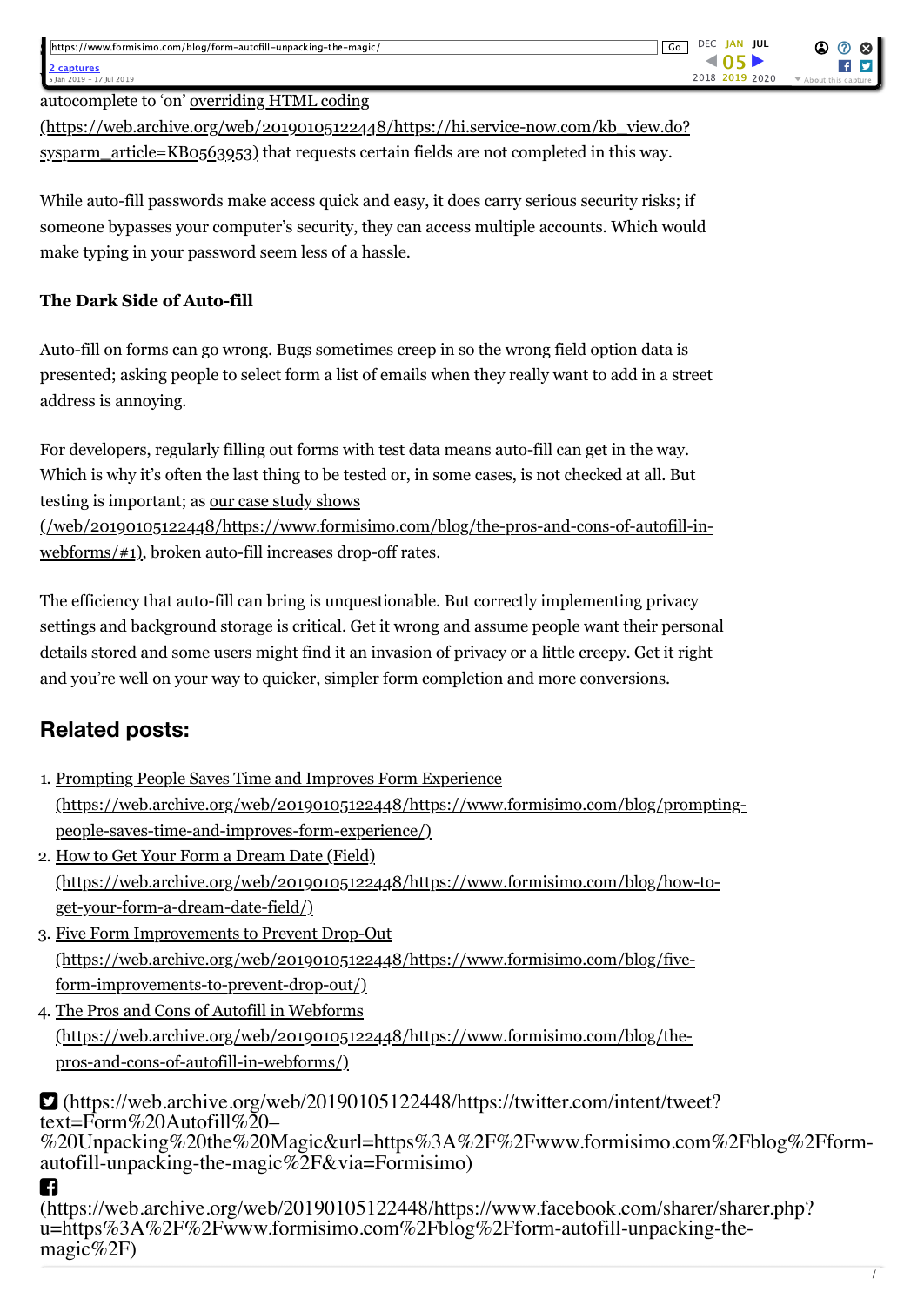| https://www.formisimo.com/blog/form-autofill-unpacking-the-magic/<br>2 captures<br>5 Jan 2019 - 17 Jul 2019 | DEC JAN JUL<br>Go<br>Ω<br>(?)<br>א ∩י<br>2018 2019 2020<br>▼ About this capture |  |  |  |  |  |  |
|-------------------------------------------------------------------------------------------------------------|---------------------------------------------------------------------------------|--|--|--|--|--|--|
| Imm=u uc∝ur.<br>unpacking-the-magic%2F&title=Form%20Autofill%20-<br>%20Unpacking%20the%20Magic)             |                                                                                 |  |  |  |  |  |  |
|                                                                                                             |                                                                                 |  |  |  |  |  |  |
| 24%<br>20%<br>17%<br>11%<br>7%<br>4%<br>0%                                                                  | Latest Insight                                                                  |  |  |  |  |  |  |
| From 0% to 24% Form Conversion Uplift                                                                       | <u>Improving</u>                                                                |  |  |  |  |  |  |

Forms

Reviewing the top 31 insurance forms

#### [Formisimo Academy \(/web/20190105122448/https://www.formisimo.com/blog/formisimo-academy-getting-started/\)](https://web.archive.org/web/20190105122448/https://www.formisimo.com/blog/formisimo-academy-getting-started/)

**POPULAR RESOURCES**

**COMPANY**

**SUPPORT**

Your Email Address, e.g. paul@airbnb.com Get Insight >

[\(/web/20190105122448/https://www.formisimo.com/insight/insurance\)](https://web.archive.org/web/20190105122448/https://www.formisimo.com/insight/insurance)

**[\(https://web.archive.org/web/20190105122448/https://www.formisimo.com/blog/convert-](https://web.archive.org/web/20190105122448/https://www.formisimo.com/blog/convert-website-visitors-into-leads-with-web-form-optimisation/)**

Encourage website visitors to complete your lead generation web forms in one of two ways: entice them with an offer

[\(https://web.archive.org/web/20190105122448/https://www.formisimo.com/blog/convert-website-visitors-into-leads-](https://web.archive.org/web/20190105122448/https://www.formisimo.com/blog/convert-website-visitors-into-leads-with-web-form-optimisation/)

**Convert Website Visitors into Leads With Web Form Optimisation**

**website-visitors-into-leads-with-web-form-optimisation/)**

**GET A PERSONALISED DEMO OF FORMISIMO**

(carrot) or create a sense of urgency (stick). Read on

with-web-form-optimisation/)

See how our platform will help improve your form and checkout conversion rates

[+44 \(0\)800 772 0982 \(https://web.archive.org/web/20190105122448/tel:+4408007720982\)](https://web.archive.org/web/20190105122448/tel:+4408007720982)

[Knowledge Base \(https://web.archive.org/web/20190105122448/https://intercom.help/formisimo/\)](https://web.archive.org/web/20190105122448/https://intercom.help/formisimo/)

 [\(https://web.archive.org/web/20190105122448/https://twitter.com/formisimo\)](https://web.archive.org/web/20190105122448/https://twitter.com/formisimo) [\(https://web.archive.org/web/20190105122448/https://www.facebook.com/formisimo\)](https://web.archive.org/web/20190105122448/https://www.facebook.com/formisimo)

[Cart Abandonment Rate \(/web/20190105122448/https://www.formisimo.com/blog/shopping-cart-abandonment-rate/\)](https://web.archive.org/web/20190105122448/https://www.formisimo.com/blog/shopping-cart-abandonment-rate/) [What is Form Analytics? \(/web/20190105122448/https://www.formisimo.com/form-analytics/what-is-form-analytics\)](https://web.archive.org/web/20190105122448/https://www.formisimo.com/form-analytics/what-is-form-analytics)

[Form Abandonment \(/web/20190105122448/https://www.formisimo.com/blog/7-best-ways-to-decrease-your-form-abandonment-rate/\)](https://web.archive.org/web/20190105122448/https://www.formisimo.com/blog/7-best-ways-to-decrease-your-form-abandonment-rate/)

[bonjourno@formisimo.com \(https://web.archive.org/web/20190105122448/mailto:%62%6F%6E%6A%6F%75%72%6E%6F%40%66%6F%72%6D%69%73%69%6D%6F%2E%63%6F%6D\)](https://web.archive.org/web/20190105122448/mailto:bonjourno%40formisimo.com)

**REQUEST A DEMO [\(/WEB/20190105122448/HTTPS://WWW.FORMISIMO.COM/REQUEST-DEMO\)](https://web.archive.org/web/20190105122448/https://www.formisimo.com/request-demo)**

Your Email\*:

**RELATED INSIGHT**

[About \(/web/20190105122448/https://www.formisimo.com/about-us\)](https://web.archive.org/web/20190105122448/https://www.formisimo.com/about-us)

[Careers \(/web/20190105122448/https://www.formisimo.com/jobs\)](https://web.archive.org/web/20190105122448/https://www.formisimo.com/jobs)